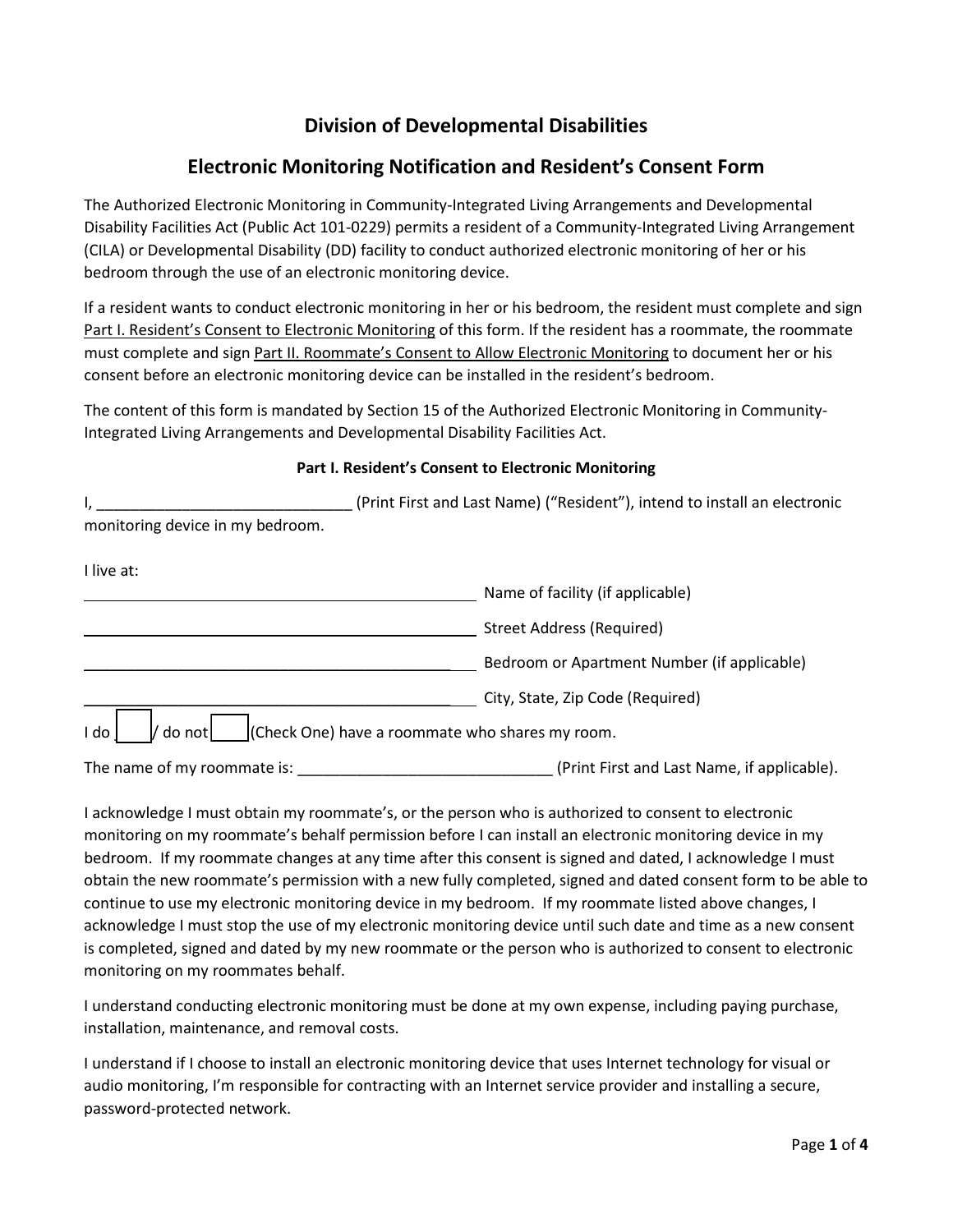|                                                                                        |                                                     | The date I would like the electronic monitoring device installed is electronic contact the control of                                                                                                         |  |
|----------------------------------------------------------------------------------------|-----------------------------------------------------|---------------------------------------------------------------------------------------------------------------------------------------------------------------------------------------------------------------|--|
|                                                                                        |                                                     | The type of electronic monitoring device I am planning to install is (check one of the boxes below):                                                                                                          |  |
|                                                                                        | Video and audio                                     |                                                                                                                                                                                                               |  |
|                                                                                        | Video only                                          |                                                                                                                                                                                                               |  |
|                                                                                        | Audio only                                          |                                                                                                                                                                                                               |  |
|                                                                                        |                                                     | Will I need help in having the device installed? Yes $\boxed{\phantom{a}}$ No $\boxed{\phantom{a}}$ (Check One)                                                                                               |  |
|                                                                                        |                                                     |                                                                                                                                                                                                               |  |
|                                                                                        |                                                     | Have I contracted for the maintenance of the electronic monitoring device? Yes<br>No                                                                                                                          |  |
| If yes, I understand I must provide a copy of the maintenance contract with this form. |                                                     |                                                                                                                                                                                                               |  |
|                                                                                        |                                                     | I understand I may place conditions or restrictions on the use of the electronic monitoring device. The conditions<br>or restrictions I want to place on electronic monitoring are (check one or more boxes): |  |
|                                                                                        |                                                     | Prohibit audio recording;                                                                                                                                                                                     |  |
| Prohibit broadcasting of audio or video;                                               |                                                     |                                                                                                                                                                                                               |  |
| For the duration of an exam or procedure by a health care professional: (Check One)    |                                                     |                                                                                                                                                                                                               |  |
|                                                                                        |                                                     | Turn off the electronic monitoring device; or                                                                                                                                                                 |  |
|                                                                                        |                                                     | Block the visual recording component of the electronic monitoring device.                                                                                                                                     |  |
|                                                                                        | While dressing or bathing is performed: (Check One) |                                                                                                                                                                                                               |  |
|                                                                                        |                                                     | Turn off the electronic monitoring device; or                                                                                                                                                                 |  |
|                                                                                        |                                                     | Block the visual recording component of the electronic monitoring device.                                                                                                                                     |  |
|                                                                                        |                                                     | Turn the electronic monitoring device off for the duration of a visit with: (Check all that apply)                                                                                                            |  |
|                                                                                        |                                                     | Spiritual Advisor,                                                                                                                                                                                            |  |
|                                                                                        |                                                     | Ombudsman,                                                                                                                                                                                                    |  |
|                                                                                        |                                                     | Attorney,                                                                                                                                                                                                     |  |
|                                                                                        |                                                     | Financial Planner,                                                                                                                                                                                            |  |
|                                                                                        |                                                     | Intimate Partner, or                                                                                                                                                                                          |  |
|                                                                                        |                                                     | Other Visitor.                                                                                                                                                                                                |  |
|                                                                                        |                                                     |                                                                                                                                                                                                               |  |

If I want to place any other conditions or restrictions on electronic monitoring, I have listed those other conditions or restrictions here: \_\_\_\_\_\_\_\_\_\_\_\_\_\_\_\_\_\_\_\_\_\_\_\_\_\_\_\_\_\_\_\_\_\_\_\_\_\_\_\_\_\_\_\_\_\_\_\_\_\_\_\_\_\_\_\_\_\_

\_\_\_\_\_\_\_\_\_\_\_\_\_\_\_\_\_\_\_\_\_\_\_\_\_\_\_\_\_\_\_\_\_\_\_\_\_\_\_\_\_\_\_\_\_\_\_\_\_\_\_\_\_\_\_\_\_\_\_\_\_\_\_\_\_\_\_\_\_\_\_\_\_\_\_\_\_\_\_ .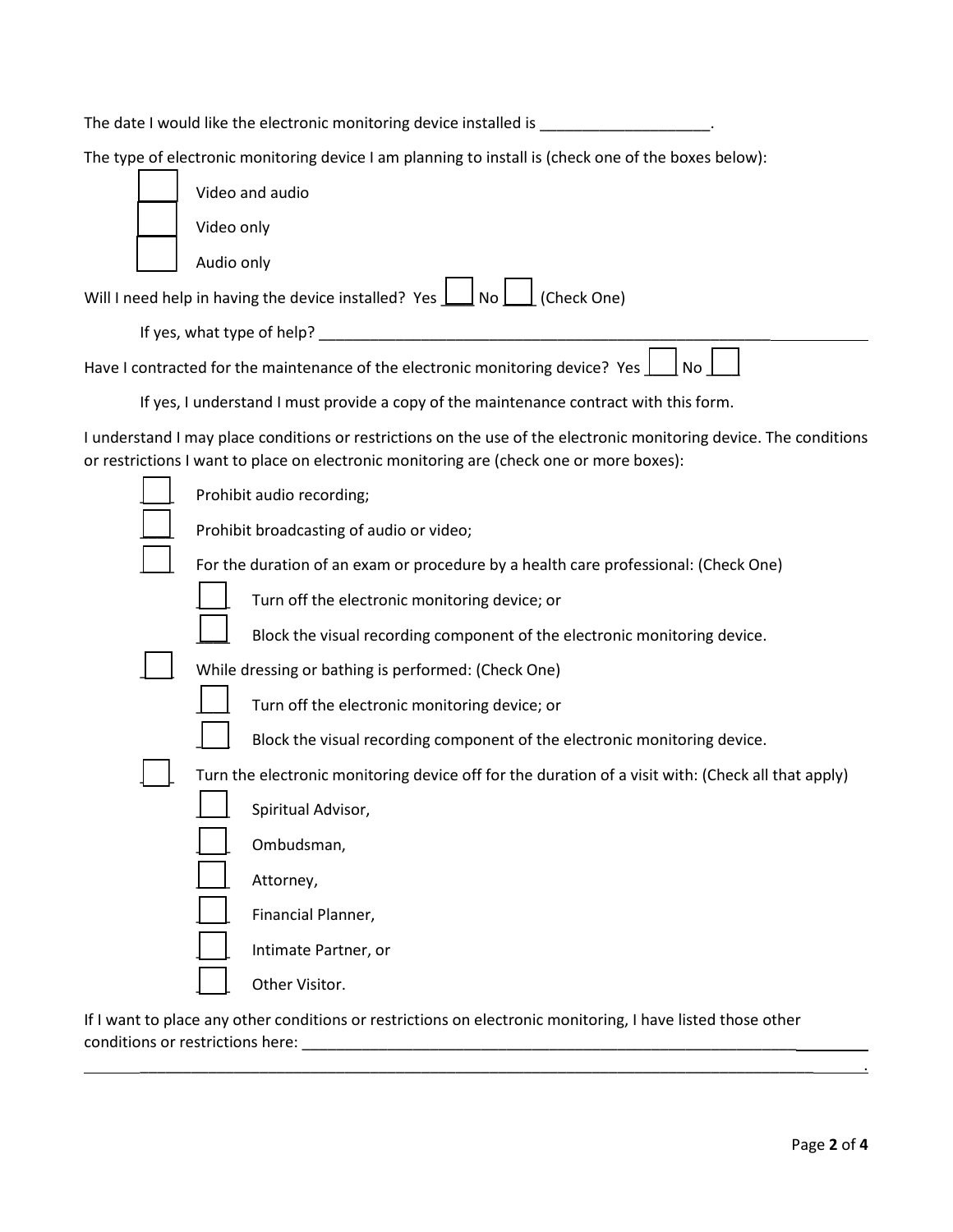I understand my residential service provider or facility may not access any video or audio recording created through my authorized electronic monitoring without my written consent or the consent of the person who consented on my behalf.

I understand a video or audio recording created through my authorized electronic monitoring may be disseminated for the purpose of addressing concerns relating to the health, safety, or welfare of a resident or residents.

I understand I, or the person who consented to electronic monitoring on my behalf, may have to provide a copy of any video and/or audio recording created by my authorized electronic monitoring device to a party involved in a civil, criminal, or administrative proceeding.

I understand I may request my electronic monitoring device be turned off or the visual recording component of the electronic monitoring device be blocked at any time.

I understand I may withdraw my consent to electronic monitoring at any time.

I, The same of the U.S. (Print First and Last Name) hereby consent to electronic monitoring under the conditions provided above and in accordance with the Authorized Electronic Monitoring in Community-Integrated Living Arrangements and Developmental Disability Facilities Act*.* 

## **Resident's signature**: \_\_\_\_\_\_\_\_\_\_\_\_\_\_\_\_\_\_\_\_\_\_\_\_\_\_\_\_\_\_

Date: \_\_\_\_\_\_\_\_\_\_\_\_\_\_\_\_\_\_\_\_ Time: \_\_\_\_\_\_\_\_\_\_\_\_\_\_\_\_\_\_\_\_ am / pm (Circle One)

In the event the Resident lacks the capacity to consent, Section 15 of the Authorized Electronic Monitoring in Community-Integrated Living Arrangements and Developmental Disability Facilities Act provides specific limitations on who may consent to electronic monitoring on her or his behalf, as follows:

**A. If the Resident has a plenary guardian**, the Resident's plenary guardian is the only person who may consent to electronic monitoring on behalf of the Resident.

Printed name of Resident's plenary guardian \_\_\_\_\_\_\_\_\_\_\_\_\_\_\_\_\_\_\_\_\_\_\_\_\_\_\_

**Resident's plenary guardian's signature**: \_\_\_\_\_\_\_\_\_\_\_\_\_\_\_\_\_\_\_\_\_\_\_\_\_\_

Date: \_\_\_\_\_\_\_\_\_\_\_\_\_\_\_\_\_\_\_\_ Time: \_\_\_\_\_\_\_\_\_\_\_\_\_\_\_\_\_\_\_\_ am / pm (Circle One)

**B. If the Resident is under the age of 18 and does not have a plenary guardian**, a parent of the Resident is the only person who may consent to electronic monitoring on behalf of the Resident.

Printed name of Resident's parent \_\_\_\_\_\_\_\_\_\_\_\_\_\_\_\_\_\_\_\_\_\_

**Resident's parent's signature**: \_\_\_\_\_\_\_\_\_\_\_\_\_\_\_\_\_\_\_\_\_\_\_\_\_\_

Date: \_\_\_\_\_\_\_\_\_\_\_\_\_\_\_\_\_\_\_\_ Time: \_\_\_\_\_\_\_\_\_\_\_\_\_\_\_\_\_\_\_\_ am / pm (Circle One)

**The Resident's Electronic Monitoring Notification and Consent is not valid until properly completed, signed and dated with the applicable time of signature; AND if a Roommate is identified in this agreement, the Roommate's Consent to Allow Electronic Monitoring form is not valid until properly completed, signed and dated with the applicable time of signature.**